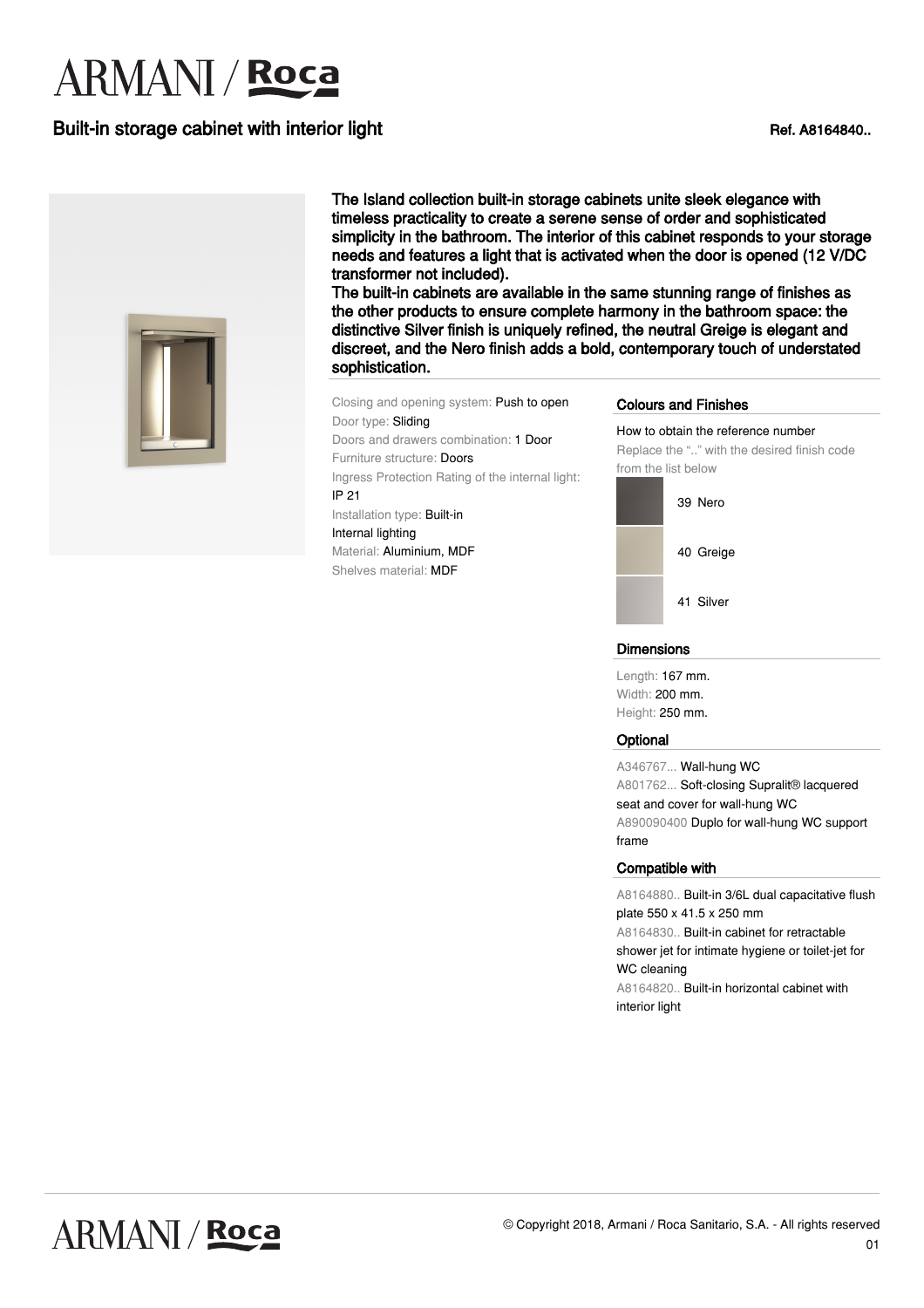

## Built-in storage cabinet with interior light Ref. A8164840..

### Technical drawings

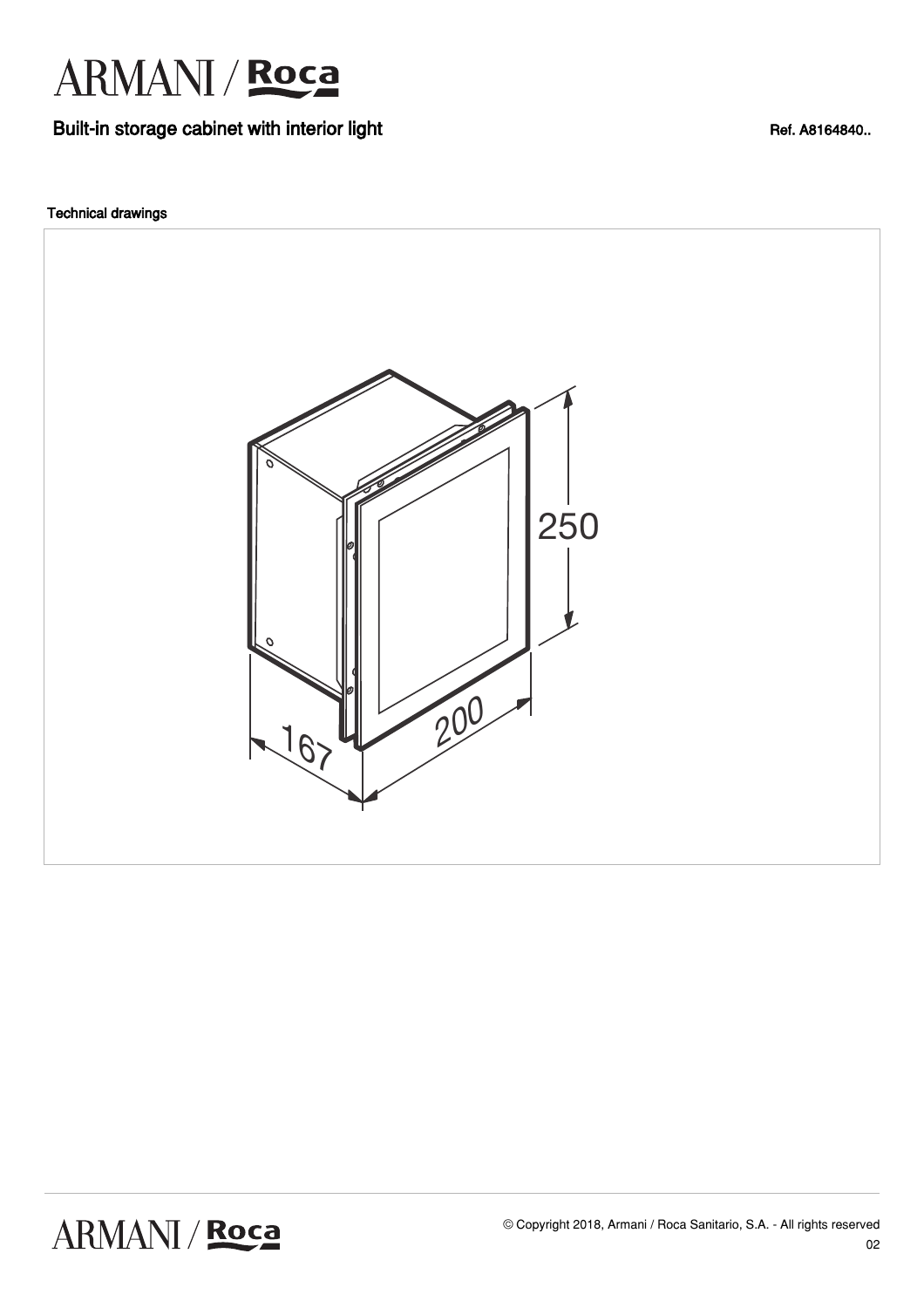

## Built-in storage cabinet with interior light Ref. A8164840..